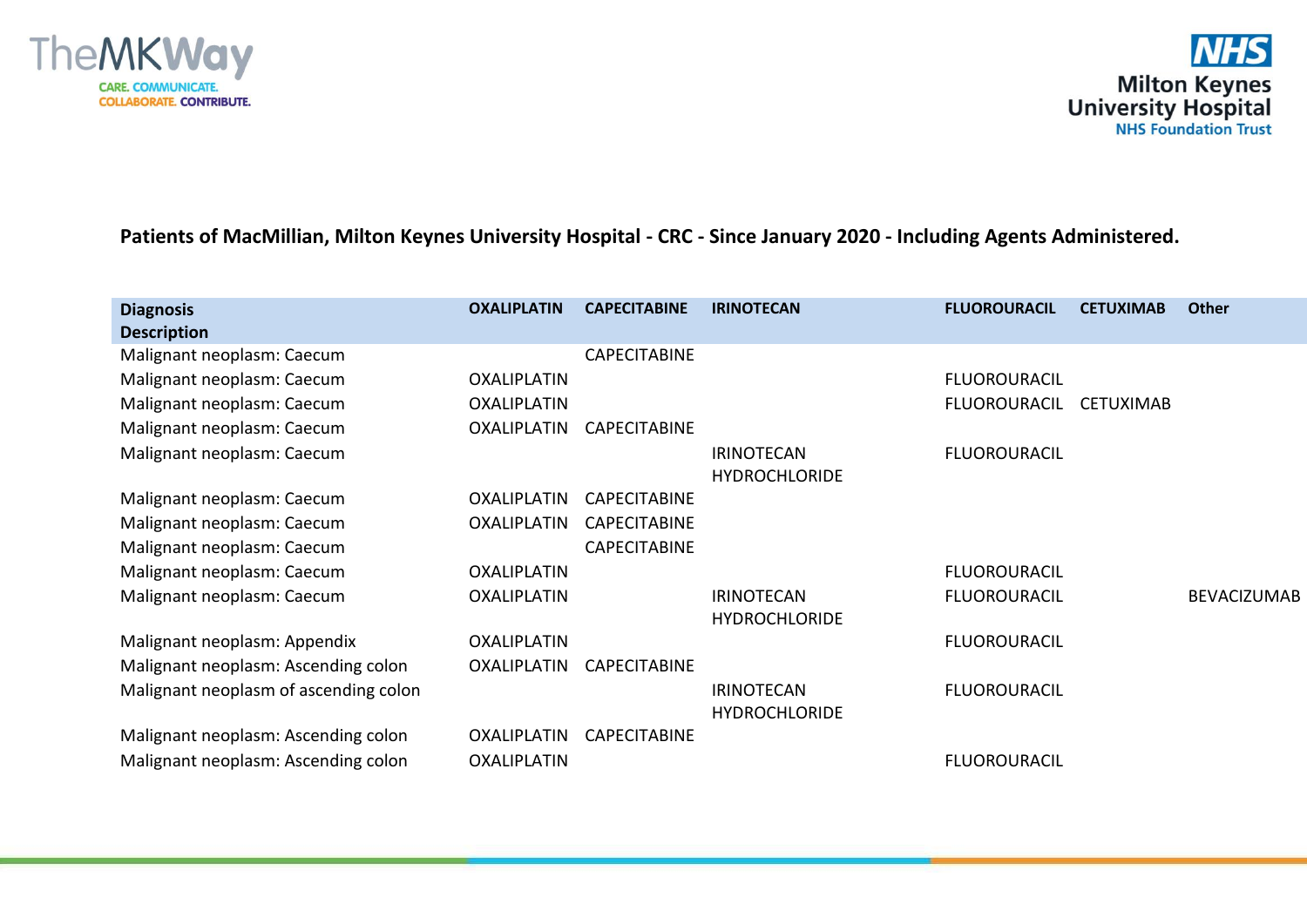

**NHS Milton Keynes**<br>University Hospital<br>NHS Foundation Trust

| Malignant neoplasm: Ascending colon   |                    |                     | <b>IRINOTECAN</b><br><b>HYDROCHLORIDE</b> | <b>FLUOROURACIL</b> |                  |                            |
|---------------------------------------|--------------------|---------------------|-------------------------------------------|---------------------|------------------|----------------------------|
| Malignant neoplasm: Ascending colon   |                    | <b>CAPECITABINE</b> |                                           |                     |                  |                            |
| Malignant neoplasm: Ascending colon   | <b>OXALIPLATIN</b> | <b>CAPECITABINE</b> |                                           |                     |                  |                            |
| Malignant neoplasm of ascending colon |                    |                     | <b>IRINOTECAN</b><br><b>HYDROCHLORIDE</b> | <b>FLUOROURACIL</b> |                  |                            |
| Malignant neoplasm: Ascending colon   |                    |                     |                                           |                     |                  | Trifluridine<br>-tipiracil |
| Malignant neoplasm: Ascending colon   |                    | <b>CAPECITABINE</b> |                                           |                     |                  | PLIAZON                    |
| Malignant neoplasm: Ascending colon   | <b>OXALIPLATIN</b> |                     |                                           | <b>FLUOROURACIL</b> |                  |                            |
| Malignant neoplasm of ascending colon |                    |                     | <b>IRINOTECAN</b><br><b>HYDROCHLORIDE</b> | <b>FLUOROURACIL</b> | <b>CETUXIMAB</b> |                            |
| Malignant neoplasm: Ascending colon   | <b>OXALIPLATIN</b> | <b>CAPECITABINE</b> |                                           |                     |                  |                            |
| Malignant neoplasm: Ascending colon   | <b>OXALIPLATIN</b> | <b>CAPECITABINE</b> |                                           |                     |                  |                            |
| Malignant neoplasm: Ascending colon   | <b>OXALIPLATIN</b> | <b>CAPECITABINE</b> |                                           |                     |                  |                            |
| Malignant neoplasm: Ascending colon   |                    | <b>CAPECITABINE</b> |                                           |                     |                  |                            |
| Malignant neoplasm: Ascending colon   | <b>OXALIPLATIN</b> |                     |                                           | <b>FLUOROURACIL</b> |                  |                            |
| Malignant neoplasm: Transverse colon  |                    | <b>CAPECITABINE</b> |                                           |                     |                  |                            |
| Malignant neoplasm: Transverse colon  |                    |                     | <b>IRINOTECAN</b><br><b>HYDROCHLORIDE</b> | <b>FLUOROURACIL</b> |                  |                            |
| Malignant neoplasm: Transverse colon  | <b>OXALIPLATIN</b> |                     |                                           | <b>FLUOROURACIL</b> |                  |                            |
| Malignant neoplasm: Transverse colon  | <b>OXALIPLATIN</b> |                     |                                           | <b>FLUOROURACIL</b> |                  |                            |
| Malignant neoplasm: Transverse colon  | <b>OXALIPLATIN</b> |                     |                                           | <b>FLUOROURACIL</b> |                  |                            |
| Malignant neoplasm: Transverse colon  | <b>OXALIPLATIN</b> |                     |                                           | <b>FLUOROURACIL</b> |                  |                            |
| Malignant neoplasm: Transverse colon  |                    |                     |                                           |                     |                  | Trifluridine               |

-tipiracil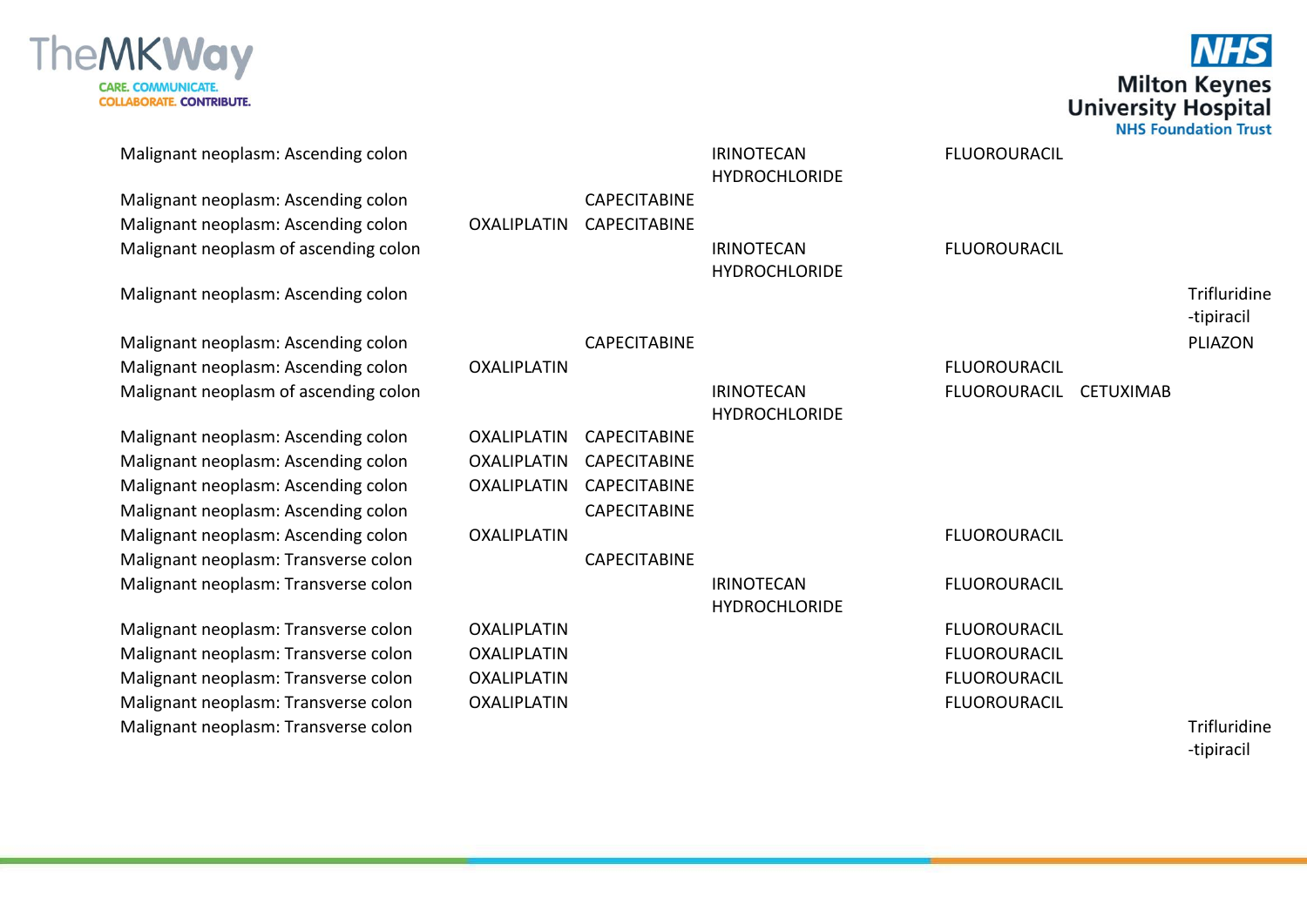



Malignant neoplasm: Descending colon International IRINOTECAN **HYDROCHLORIDE** FLUOROURACIL Malignant neoplasm: Sigmoid colon CAPECITABINE Malignant neoplasm: Sigmoid colon IRINOTECAN **HYDROCHLORIDE** FLUOROURACIL CETUXIMAB Malignant neoplasm: Sigmoid colon International IRINOTECAN **HYDROCHLORIDE** FLUOROURACIL CETUXIMAB Malignant neoplasm: Sigmoid colon OXALIPLATIN CAPECITABINE Malignant neoplasm: Sigmoid colon OXALIPLATIN CAPECITABINE Malignant neoplasm: Sigmoid colon FLUOROURACIL CETUXIMAB Malignant neoplasm: Sigmoid colon COXALIPLATIN COXALITY CONSERVATION CONTRACIL Malignant neoplasm: Sigmoid colon CAPECITABINE Malignant neoplasm: Sigmoid colon International IRINOTECAN HYDROCHLORIDE FLUOROURACIL CETUXIMAB Malignant neoplasm: Sigmoid colon OXALIPLATIN CAPECITABINE Malignant neoplasm: Sigmoid colon OXALIPLATIN FLUOROURACIL CETUXIMAB Malignant neoplasm: Sigmoid colon OXALIPLATIN CAPECITABINE Malignant neoplasm: Sigmoid colon International IRINOTECAN **HYDROCHLORIDE** FLUOROURACIL CETUXIMAB Malignant neoplasm: Sigmoid colon OXALIPLATIN FLUOROURACIL Malignant neoplasm: Sigmoid colon International IRINOTECAN **HYDROCHLORIDE** FLUOROURACIL Malignant neoplasm: Sigmoid colon COXALIPLATIN COXALIGNER CONSERVENTION RELATION CETUXIMAB Malignant neoplasm: Sigmoid colon CAPECITABINE Malignant neoplasm: Sigmoid colon IRINOTECAN **HYDROCHLORIDE FILIOROURACIL** Malignant neoplasm: Sigmoid colon OXALIPLATIN CAPECITABINE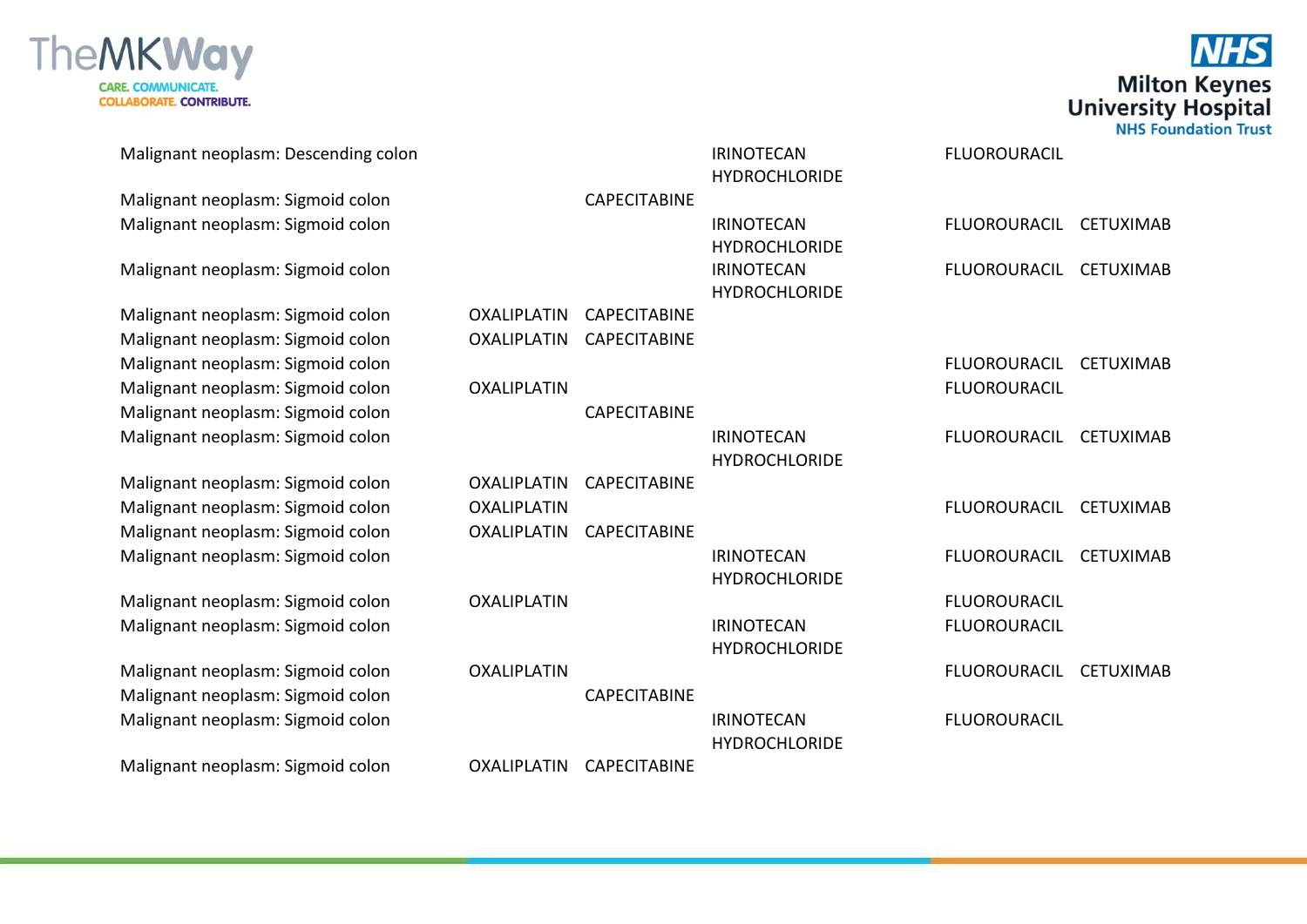



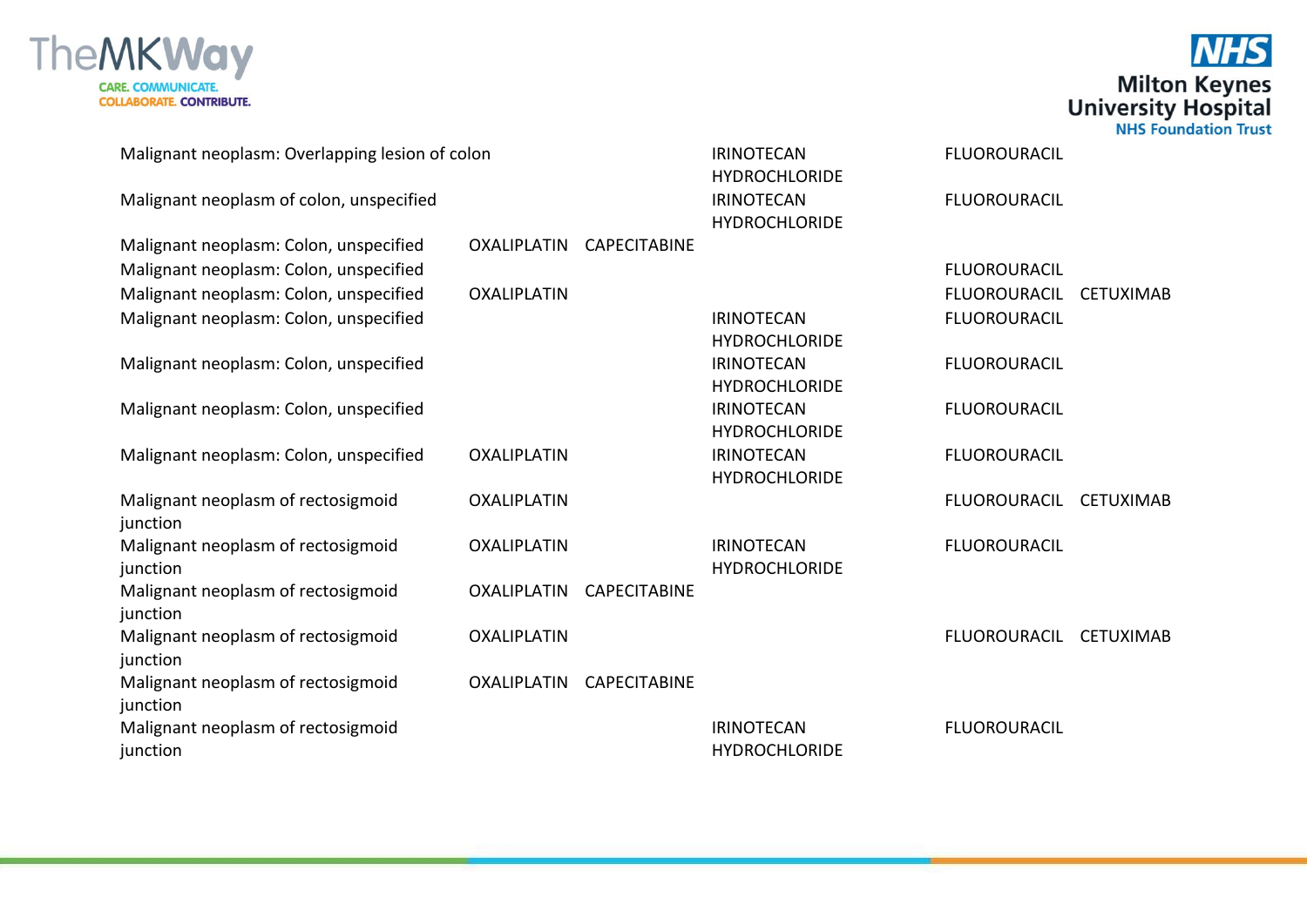



| Malignant neoplasm of rectosigmoid<br>junction |                    |                     | <b>IRINOTECAN</b><br><b>HYDROCHLORIDE</b> | <b>FLUOROURACIL</b> |                  |             |
|------------------------------------------------|--------------------|---------------------|-------------------------------------------|---------------------|------------------|-------------|
| Malignant neoplasm of rectum                   |                    | <b>CAPECITABINE</b> |                                           |                     |                  |             |
| Malignant neoplasm of rectum                   | <b>OXALIPLATIN</b> |                     |                                           | <b>FLUOROURACIL</b> | <b>CETUXIMAB</b> |             |
| Malignant neoplasm of rectum                   | <b>OXALIPLATIN</b> |                     |                                           | <b>FLUOROURACIL</b> | <b>CETUXIMAB</b> |             |
| Malignant neoplasm of rectum                   | <b>OXALIPLATIN</b> | <b>CAPECITABINE</b> |                                           |                     |                  |             |
| Malignant neoplasm of rectum                   |                    |                     |                                           | <b>FLUOROURACIL</b> | <b>CETUXIMAB</b> |             |
| Malignant neoplasm of rectum                   | <b>OXALIPLATIN</b> | <b>CAPECITABINE</b> |                                           |                     |                  |             |
| Malignant neoplasm of rectum                   | <b>OXALIPLATIN</b> |                     |                                           | <b>FLUOROURACIL</b> |                  |             |
| Malignant neoplasm of rectum                   | <b>OXALIPLATIN</b> | <b>CAPECITABINE</b> |                                           |                     |                  |             |
| Malignant neoplasm of rectum                   |                    |                     | <b>IRINOTECAN</b><br><b>HYDROCHLORIDE</b> | <b>FLUOROURACIL</b> |                  |             |
| Malignant neoplasm of rectum                   | <b>OXALIPLATIN</b> |                     |                                           | <b>FLUOROURACIL</b> | <b>CETUXIMAB</b> |             |
| Malignant neoplasm of rectum                   |                    |                     |                                           |                     |                  | Regorafenib |
| Malignant neoplasm of rectum                   |                    | <b>CAPECITABINE</b> | IRINOTECAN HYDROCHLORIDE                  |                     |                  |             |
| Malignant neoplasm of rectum                   |                    |                     | <b>IRINOTECAN</b><br><b>HYDROCHLORIDE</b> | <b>FLUOROURACIL</b> | <b>CETUXIMAB</b> |             |
| Malignant neoplasm of rectum                   | <b>OXALIPLATIN</b> | <b>CAPECITABINE</b> |                                           |                     |                  |             |
| Malignant neoplasm of rectum                   |                    |                     | <b>IRINOTECAN</b><br><b>HYDROCHLORIDE</b> | <b>FLUOROURACIL</b> |                  |             |
| Malignant neoplasm of rectum                   | <b>OXALIPLATIN</b> |                     |                                           | <b>FLUOROURACIL</b> | <b>CETUXIMAB</b> |             |
| Malignant neoplasm of rectum                   | <b>OXALIPLATIN</b> | <b>CAPECITABINE</b> |                                           |                     |                  |             |
| Malignant neoplasm of rectum                   | <b>OXALIPLATIN</b> | <b>CAPECITABINE</b> |                                           |                     |                  |             |
| Malignant neoplasm of rectum                   | <b>OXALIPLATIN</b> |                     |                                           | <b>FLUOROURACIL</b> |                  |             |
| Malignant neoplasm of rectum                   | <b>OXALIPLATIN</b> | <b>CAPECITABINE</b> |                                           |                     |                  |             |
| Malignant neoplasm of rectum                   | <b>OXALIPLATIN</b> |                     |                                           | <b>FLUOROURACIL</b> |                  |             |
| Malignant neoplasm of rectum                   | <b>OXALIPLATIN</b> |                     |                                           | <b>FLUOROURACIL</b> | <b>CETUXIMAB</b> |             |